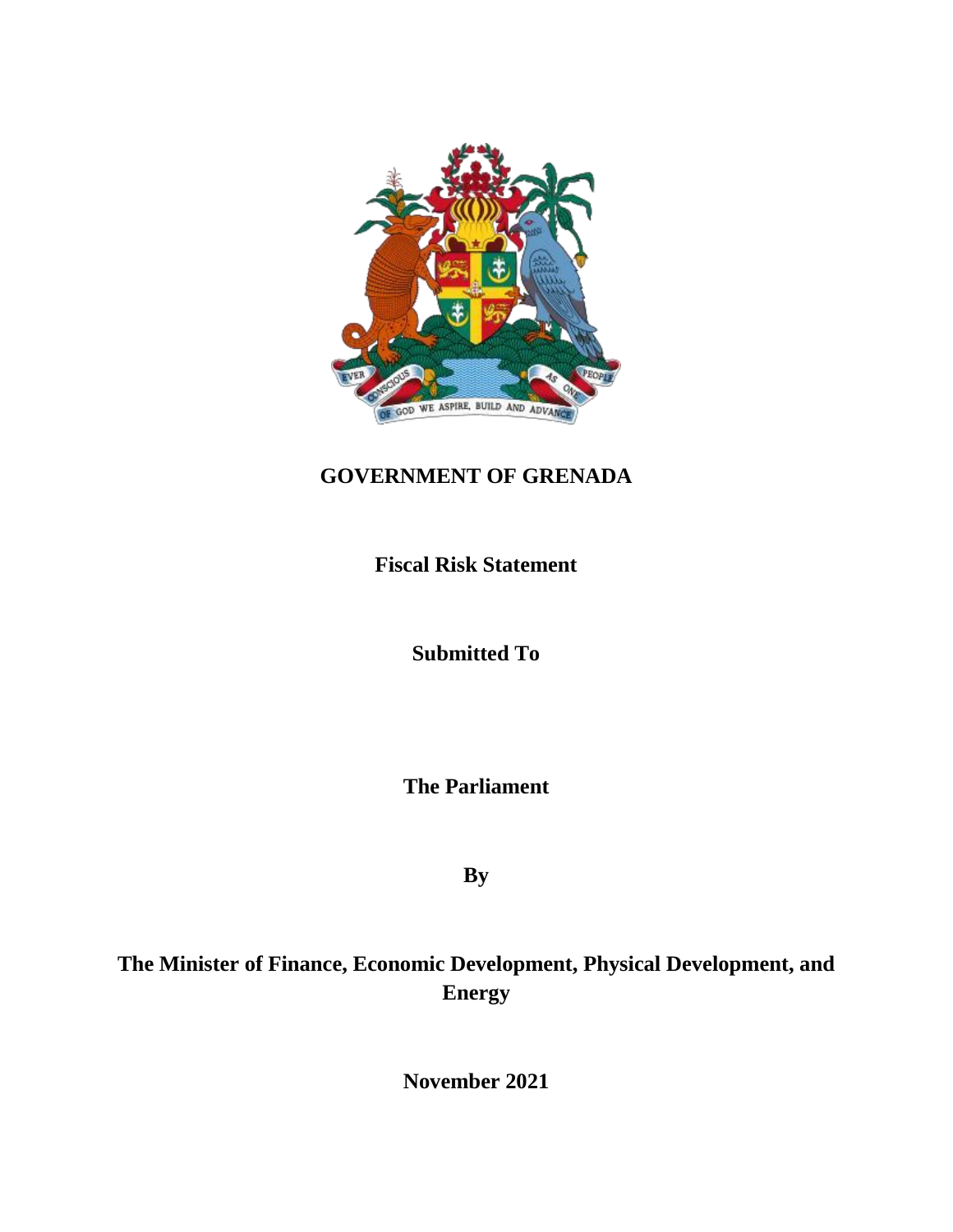# **PURPOSE**

This Fiscal Risk Statement is being prepared in fulfilment of Section 12 (1) (e) of the Fiscal Responsibility Law No. 29 of 2015, as amended (FRL), which stipulates that:

> "*The Minister of Finance shall prepare and submit to Parliament, with the annual Budget Bill, a fiscal risk statement that shall reflect all decisions by Cabinet and the Minister and circumstances that may have a material effect on the economic and fiscal outlook. This statement must contain the following information:*

- *i. the sensitivity of economic and fiscal forecasts to changes in the economic outlook and economic shocks;*
- *ii. the exposure of the Government to contingent liabilities, including guarantees and obligations arising from judicial proceedings in progress;*
- *iii. fiscal risks arising from the financial sector, statutory bodies, state-owned enterprises, public-private partnerships, and any other institutions;*
- *iv. any commitment unaccounted for in the economic and fiscal forecasts;*
- *v. any other circumstance that may have a material effect on the economic and fiscal forecasts and is unaccounted for in the economic and fiscal forecasts; and*
- *vi. any measures implemented by Cabinet, or the Minister, to manage fiscalrisks."*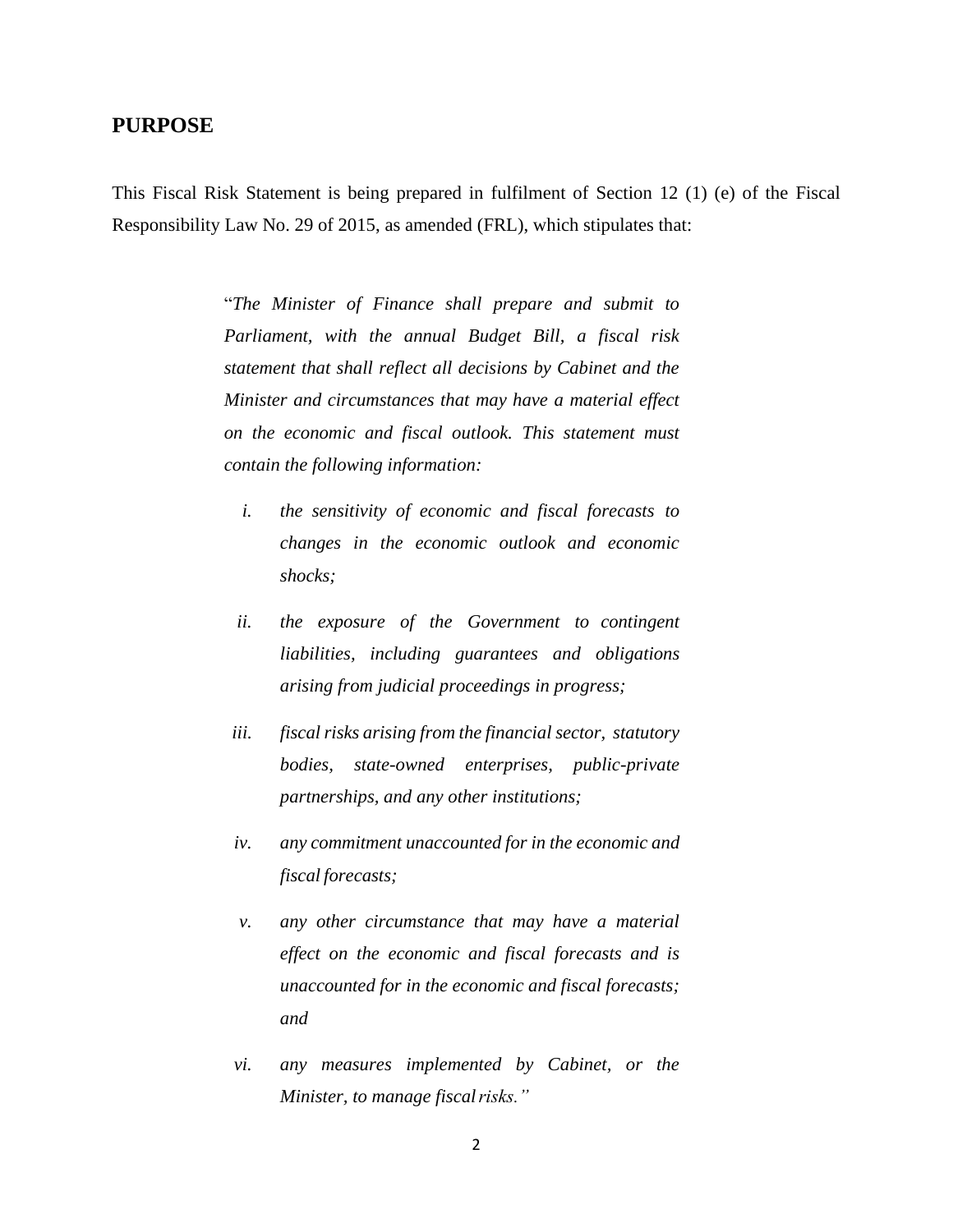# **INTRODUCTION**

This Fiscal Risk Statement outlines the Government's assessment of key risks that can affect the achievement of its development priorities in the short-to-medium term. The categories of risks discussed are (i) Macroeconomic Risks; (ii) Budget Implementation Risks; (iii) Public Enterprises Risks; and Climate Risks.

## **Macroeconomic Risks**

The October 2021 release of the International Monetary Fund's World Economic Outlook states that global recovery is progressing despite the resurgence of the COVID-19 pandemic. Accordingly, world output is projected to expand 5.9 percent in 2021 and 4.9 percent in 2022. The medium-term outlook is susceptible to a mix of upside and downside risks, and the escalation of the Delta variant and the threat of new variants, have increased uncertainty about the path of the pandemic. Downside risks emanate from: more transmissible and lethal variants of the disease; rising inflation because of the pandemic-induced supply-demand mismatches inclusive of higher oil and commodity prices; tightening financial conditions and market volatility; adverse climate-related shocks; and geopolitical risks arising from trade and technology tensions between the United States and China, all of which can have reverberating repercussions on the local economy. Vaccine hesitancy remains a hurdle to a return to normalisation and a premature relaxation of protocols increases the threat of a domestic outbreak and second wave of the COVID-19. Grenada's high vulnerability to natural disasters is an inherent risk and its susceptibility to the adverse effects of climate change can retard agricultural production as well as adversely affect tourism and activity in other sectors. On the upside, further improvements in the fiscal position through enhanced revenue mobilisation can boost public investment and spur job creation and growth .

Table 1 presents the baseline Medium-Term Fiscal Framework (2022-2024) against which shock scenarios are analysed.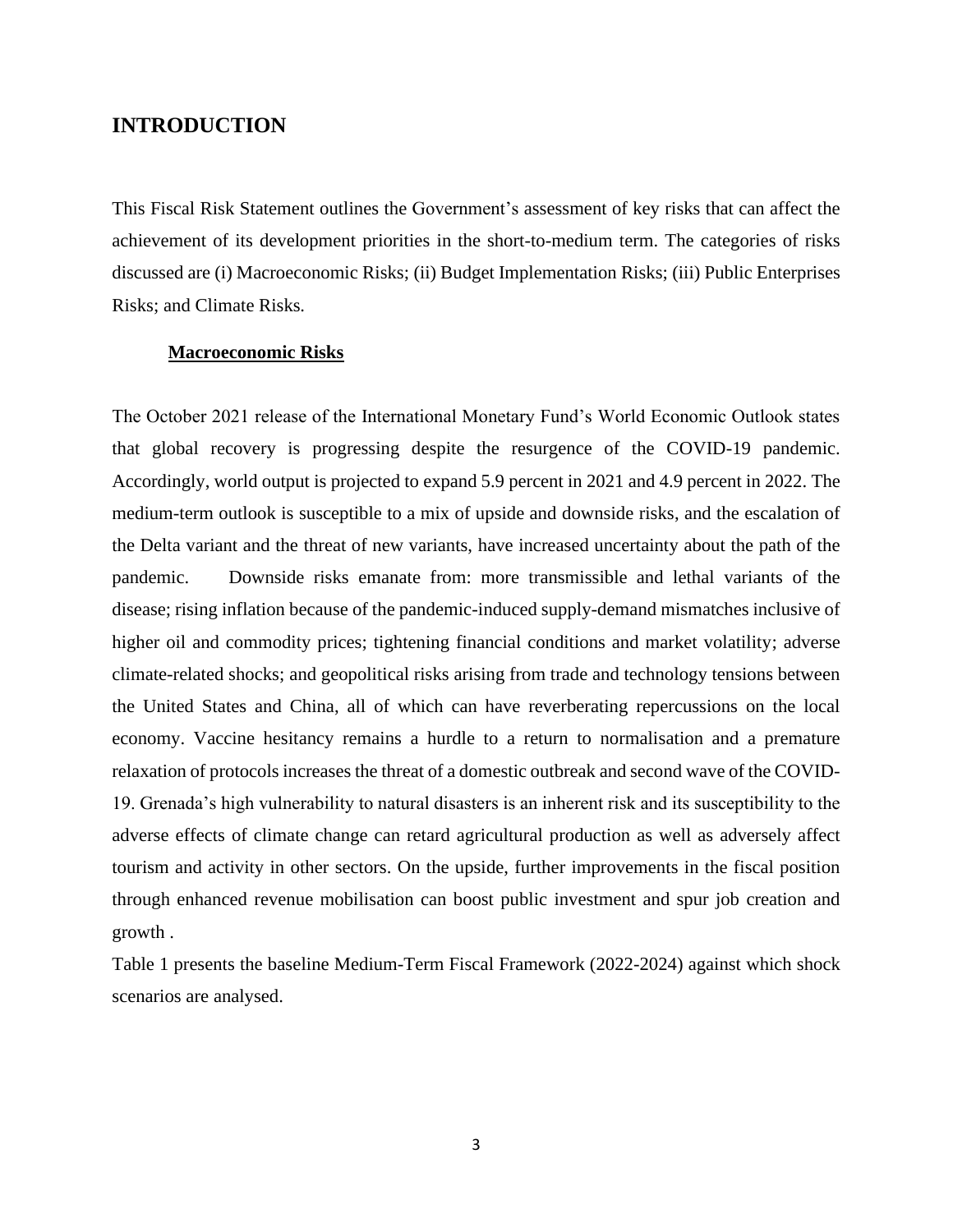|                                             | 2022   | 2023 | 2024 |
|---------------------------------------------|--------|------|------|
| Real GDP Growth (%)                         | 4.5    | 4.4  | 4.0  |
| Total Revenue (% of GDP)                    | 22.7   | 22.8 | 22.9 |
| Total Expenditure (% of GDP)                | 31.2   | 26.3 | 21.8 |
| Overall Fiscal Balance (after grants) (% of |        |      |      |
| GDP)                                        | $-2.9$ | 17   | 5.4  |
| Primary Balance (after grants) (% of GDP)   | $-0.9$ | 3.6  | 7.0  |
| Public Debt (% of GDP)                      | 67.0   | 65.2 | 63.5 |

# **Table 1: Baseline Macroeconomic Projections**

Source: Ministry of Finance

#### *Macroeconomic Shocks:*

# *GDP Shock*

Figure 1 shows how vulnerable the baseline debt-to-GDP ratio is to two illustrative stylised shocks. The first scenario assumes a decline in GDP equivalent to its 10-year historical average (2012- 2021) minus one standard deviation. Under this illustrative scenario, the ratio of public debt-to-GDP climbs to 77.8 percent in 2022, which is 10.8 percentage points higher than the baseline projection. The debt dynamics deteriorate over time, with the ratio reaching to 121.5 percent in 2030, far exceeding the baseline projection of 58.9 percent. The second shock assumes that projected effects of the COVID-19 for 2021 continue with the same intensity throughout 2022 coupled with a natural disaster (hurricane) causing a contraction in GDP equivalent to its historical 10-year average minus two standard deviations. Under this scenario, the ratio of public debt-to-GDP rises to 88.7 percent in 2022, 21.7 percentage points above the baseline projection. By 2030, public debt as a ratio of GDP explodes to 229.7 percent, almost quadrupling the baseline projection. Given these vulnerabilities, the Government will continue to accord high priority to entrenching fiscal and debt sustainability by returning to the fiscal rules and targets of the FRL once the economic recovery takes hold, and building resilience to economic, environmental, and other shocks. Importantly also, the Government will also continue to strengthen its debt management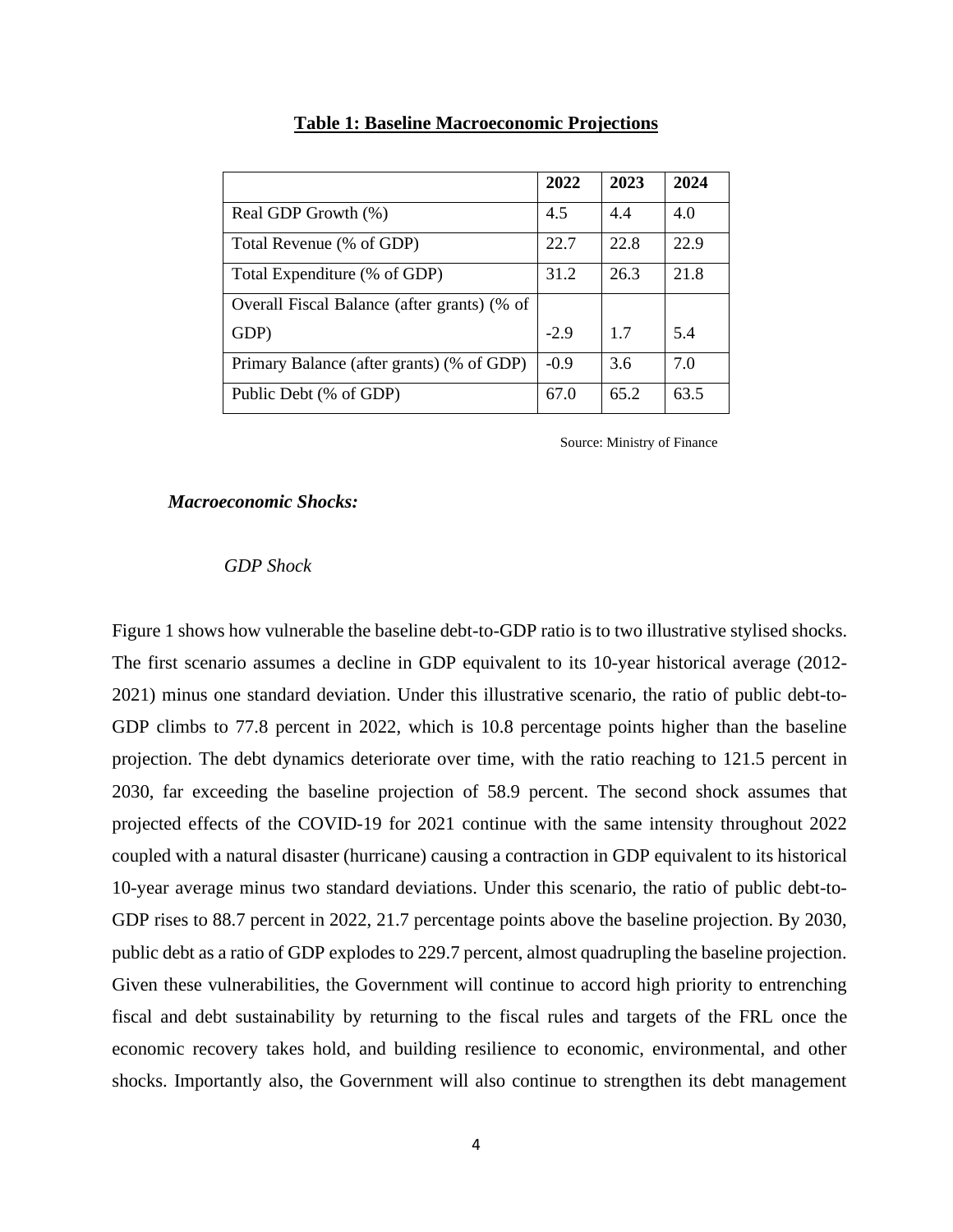operations and systems.

## **Figure 1: Illustrative Scenarios for Public Debt**



Source: Ministry of Finance

# **Budget Implementation Risks**

Heightened uncertainties about external receipts pose fiscal risks. The fiscal outlook can be negatively affected should the anticipated inflows to the National Transformation Fund (NTF), as well as external grant financing not materialise given the continuing pandemic. Lower-thanforecasted grant receipts can adversely affect project implementation as well as completion and Budget execution by extension. To mitigate the risks posed by the possibility of lower-thanexpected grant inflows, Government will be actively monitoring inflows and reprioritising execution of Public Sector Investment Programmes (PSIP) as the situation warrants. Additionally, the Government will continue to strengthen implementation capacity through training and handson support as part of the roll-out of a comprehensive implementation strategy for its PSIP.

## **State-Owned Enterprises (SOEs) Risks**

Contingent liabilities refer to non-guaranteed debt and other sources of liabilities. These contingent liabilities do not add to Central Government's expenditures immediately; however, an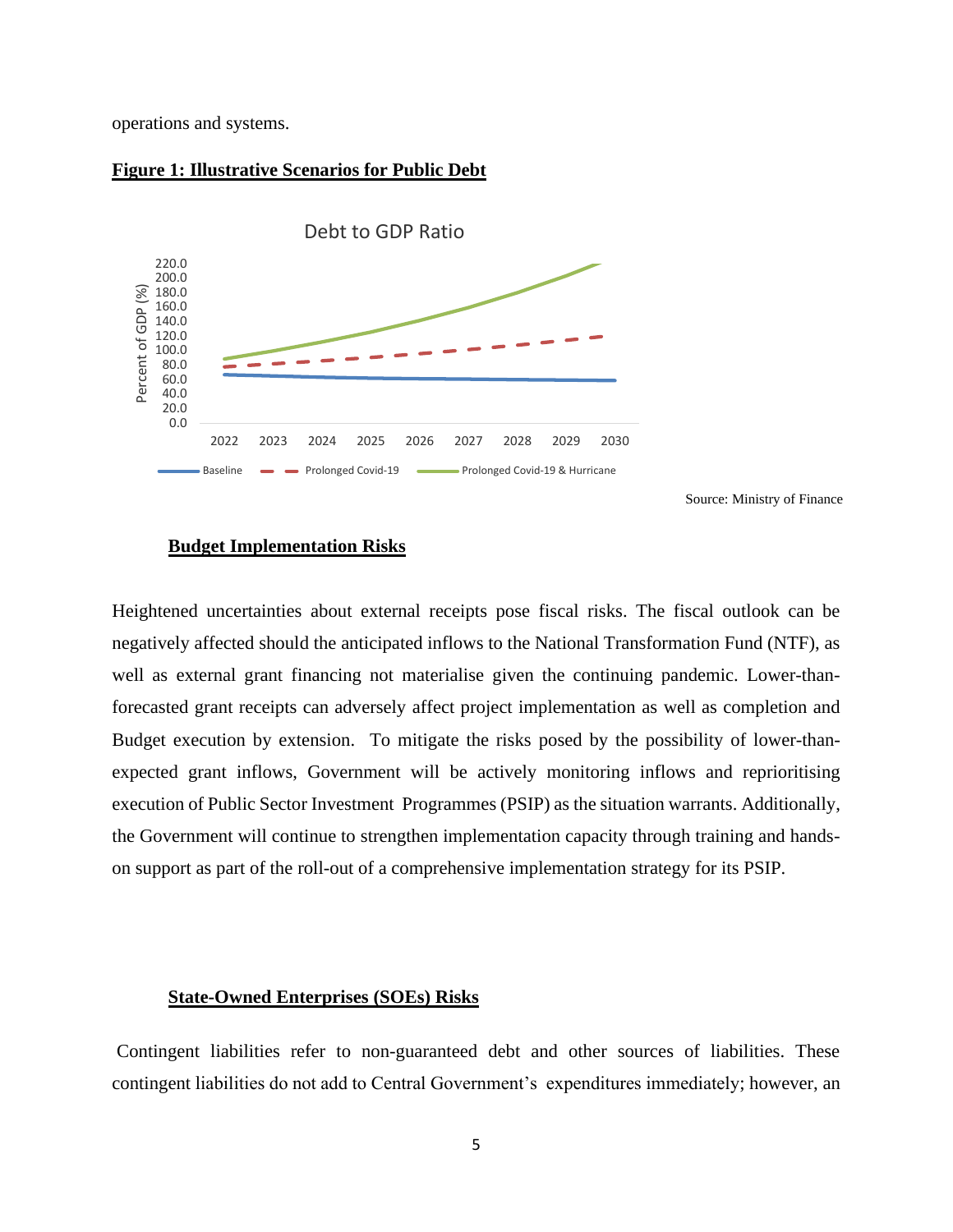unexpected future exogenous shock could require direct payments from Government. SOEs are encouraged to report timely and complete information to avoid the realisation of potential risks to public finances should they become insolvent at any time. Table 2 provides a quantitative summary of the risks associated with SOEs.

| <b>Sources</b><br><b>of</b> |                            | Direct Liabilities (Millions EC\$) |              | Contingent Liabilities (Million EC\$)      |                                 |                      |
|-----------------------------|----------------------------|------------------------------------|--------------|--------------------------------------------|---------------------------------|----------------------|
| Fiscal<br><b>Risk</b>       | (Obligations in any event) |                                    |              | (Obligations if a particular event occurs) |                                 |                      |
| from<br><b>SOEs</b>         |                            |                                    |              |                                            |                                 |                      |
| <b>Central</b><br>for       |                            |                                    |              |                                            |                                 |                      |
| Government                  |                            |                                    |              |                                            |                                 |                      |
|                             | <b>Categories</b>          | <b>Fiscal Cost</b>                 | <b>Risks</b> | <b>Categories</b>                          | <b>Contingent Liability</b>     | <b>Risks</b>         |
|                             |                            | <b>Estimates</b>                   |              |                                            |                                 |                      |
| <b>Explicit</b>             |                            |                                    |              | <b>Actuarial Deficit</b>                   | Deficit by 2048                 | Liquidity Risk,      |
| <b>Liabilities</b>          |                            |                                    |              | of NIS (National                           | (based on 2018 NIS              | Sustainability       |
|                             |                            |                                    |              | Insurance                                  | Actuarial Review <sup>1</sup> ) | <b>Risk</b>          |
|                             |                            |                                    |              | Scheme)                                    |                                 |                      |
| Implicit                    |                            |                                    |              | <b>Total SOEs Debt</b>                     | \$158.0 million                 | <b>Interest Rate</b> |
| <b>Liabilities</b>          |                            |                                    |              | (Unguaranteed)                             | 5% GDP                          | Risk, Risk to        |
|                             |                            |                                    |              |                                            |                                 | domestic             |
|                             |                            |                                    |              |                                            |                                 | prices for           |
|                             |                            |                                    |              |                                            |                                 | services             |
|                             |                            |                                    |              |                                            |                                 | provided             |
|                             |                            |                                    |              | $o/w$ Debt in                              | $$10.5$ million                 | <b>Interest Rate</b> |
|                             |                            |                                    |              | arrears                                    | 0.4% of GDP                     | Risk, Risk to        |
|                             |                            |                                    |              |                                            |                                 | domestic             |
|                             |                            |                                    |              |                                            |                                 | prices for           |
|                             |                            |                                    |              |                                            |                                 | services             |
|                             |                            |                                    |              |                                            |                                 | provided by          |
|                             |                            |                                    |              |                                            |                                 | relevant SOEs        |
|                             |                            |                                    |              | o/w Debt Service                           | $$17.3$ million                 | <b>Interest Rate</b> |
|                             |                            |                                    |              | due in 2022                                | $0.5\%$ of GDP                  | Risk, Risk to        |
|                             |                            |                                    |              |                                            |                                 | domestic             |
|                             |                            |                                    |              |                                            |                                 | prices for           |

**Table 2: Fiscal Risk Matrix of SOEs**

<sup>&</sup>lt;sup>1</sup> Latest published actuarial report.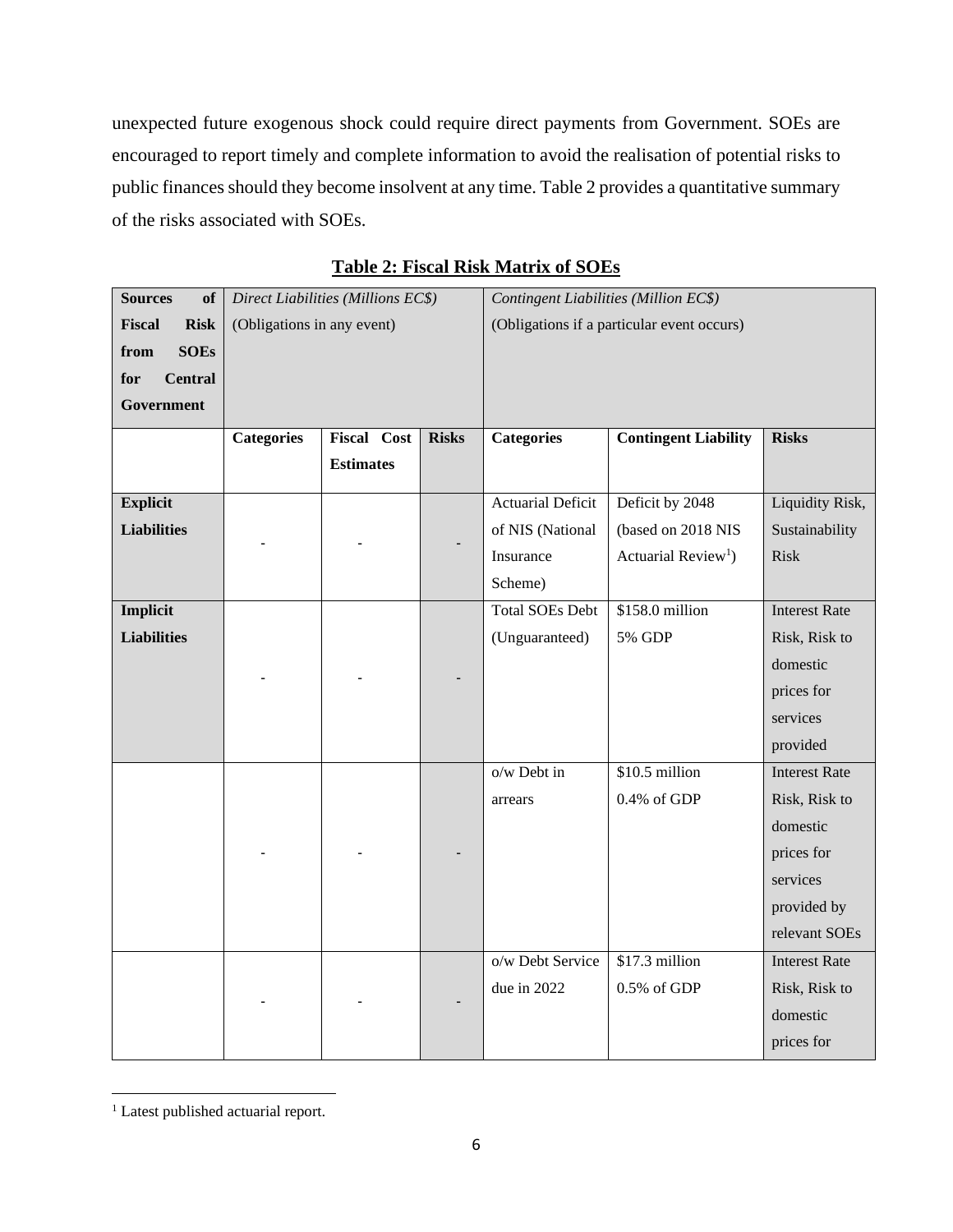|  |   |                          |                                                                                |            | services<br>provided by<br>relevant SOEs |
|--|---|--------------------------|--------------------------------------------------------------------------------|------------|------------------------------------------|
|  |   |                          | Increased<br>employee<br>remuneration as<br>a result of Salary<br>negotiations | TBD        | Sustainability<br><b>Risk</b>            |
|  | - | $\overline{\phantom{a}}$ | Unfunded<br><b>SOE</b><br>Pension Scheme                                       | <b>TBD</b> | Sustainability<br><b>Risk</b>            |

Source: Ministry of Finance

Contingent liabilities with respect to SOEs remain low. However, given the turbulence of the current economic environment on account of the COVID-19 pandemic, these liabilities may still present a moderate degree of fiscal risk as the debt stock (domestic and external), which comprises non-guaranteed debt, could require Government's intervention should a SOE be unable to meet its financial obligations when they become due.

To date, SOEs non-guaranteed debt amounts to \$158.0 million. Most non-guaranteed debt are issued domestically at fixed interest rates. These borrowing arrangements are generally long term, with an amortising structure and fixed interest rates, which limit vulnerability to interest rate changes. Lending facilities are created through commercial banks, regional banking institutions (such as the Caribbean Development Bank), other SOEs or through on-lending arrangements with the Government. Importantly, debt owed to other SOEs also represents implicit contingent liabilities because the risk of non-repayment can ultimately be borne by the Government should these arrangements result in losses for the lenders.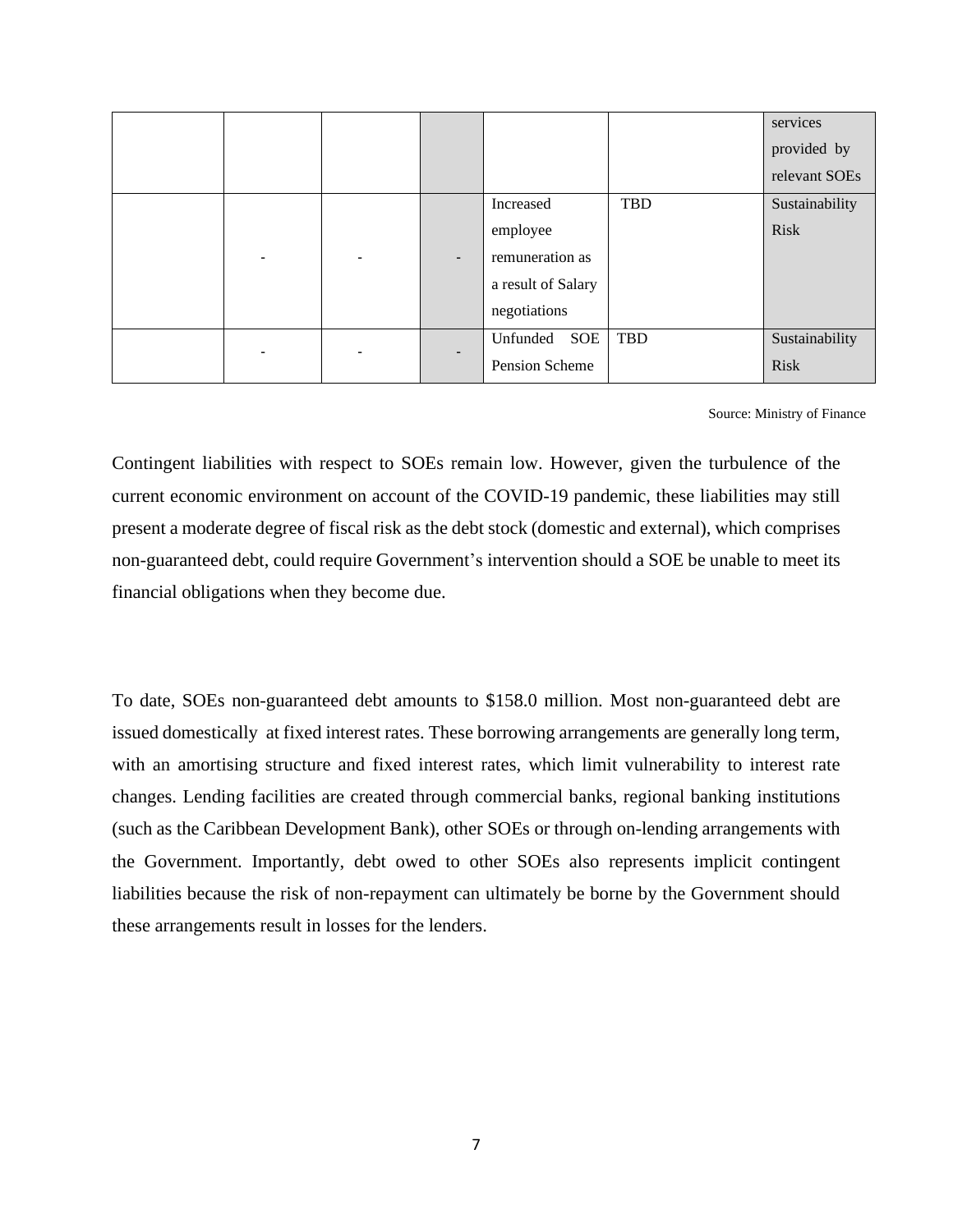## **Climate Risks**

Grenada's vulnerability to natural disasters is an inherent risk. Climate change is a predominant driver of more intense and frequent natural disasters that can affect all sectors especially tourism, agriculture, and construction. A joint World Bank-IMF Low Income Country Debt Sustainability Analysis published in July 2018 calibrates the effect of natural disasters from the estimated growth effects of the 2017 hurricane Maria in the Commonwealth of Dominica *(the total damage from Maria in terms of country GDP is like those of hurricane Ivan for Grenada in 2004)* - to have a fiscal response that results in increased expenditure of about 5.0 percent to cover reconstruction costs. Coupled with the protractive pandemic, climate-related shocks present a significant challenge to the recovery. Government continues to build resilience to climate change as demonstrated in its strategic adaptation and mitigation priorities to be accomplished over the medium term. Relatedly, once the disruptive effects of the pandemic abates, Government will resume building fiscal buffers to mitigate climated-related shocks should these materialise.

#### **Other Potential Sources of Risks:**

#### *Financial Sector*

Despite financial pressures due to the COVID-19 pandemic, the financial sector is characterised by high liquidity and so far, risks to financial stability have been contained. The loan moratoria extension granted by commercial banks in October of 2020, expired in September 2021 and indications suggest that the overall impact of this on banks' balance sheet is minimal. Though some financial vulnerability may exist particularly but not exclusively because of affected firms and businesses within the tourism sector, banks and non-bank financial institutions have remained adequately capitalised. However, enhanced financial sector surveillance and continued efforts to safeguard financial stability would be required as uncertainties surrounding the pandemic shock persist and spread to other major sectors of the economy.

#### *Public-Private Partnerships*

Concerning Public-Private Partnerships (PPPs), there was still only one such existing arrangement in place in 2021, which is a 15-year agreement with Digicel. The PPP agreement is part of the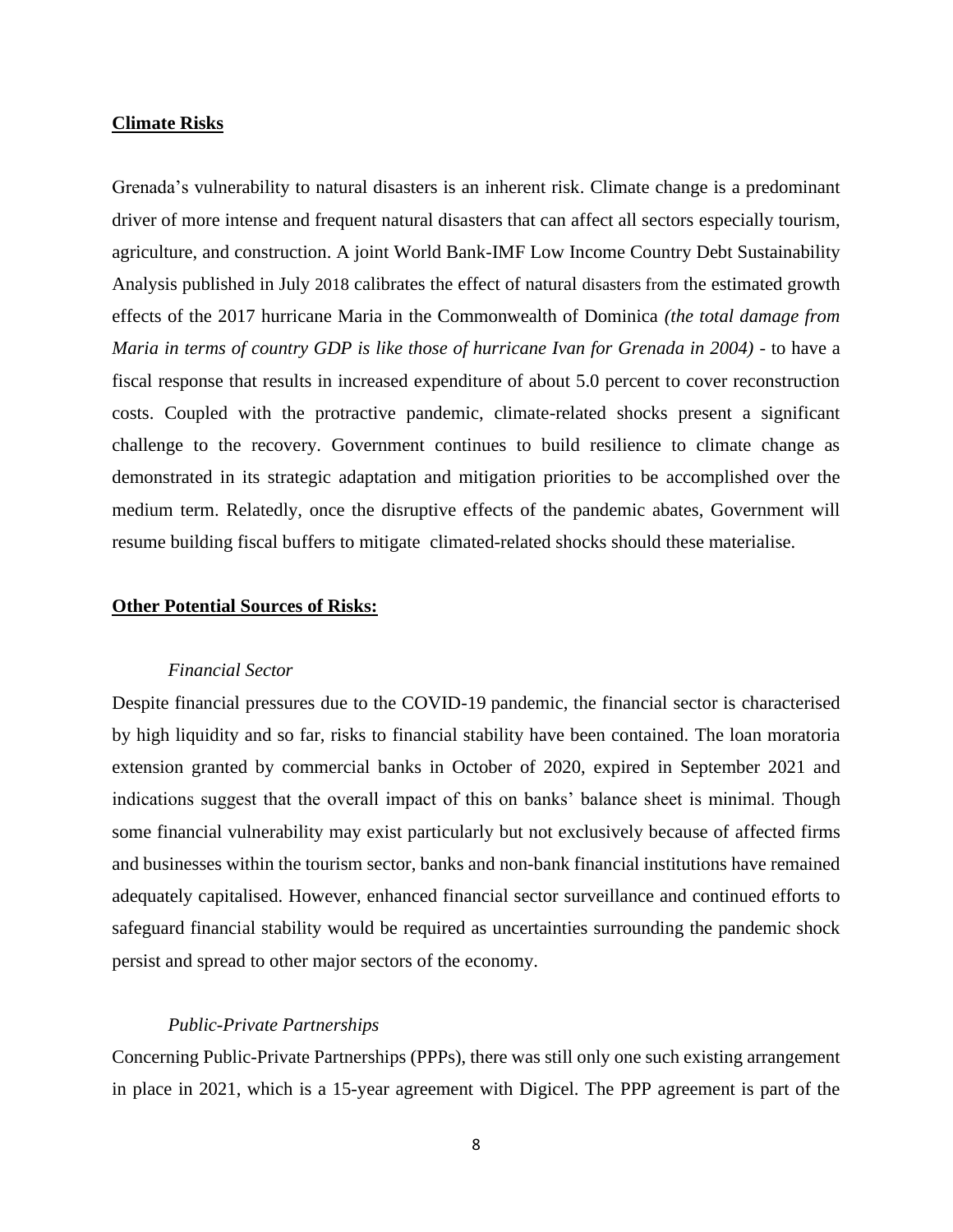Caribbean Regional Communication Programme, which is a World Bank-funded regional project between the Governments of Grenada, St. Lucia and St. Vincent and the Grenadines and Digicel to support the countries' digital transformation agenda. Grenada's contribution to the regional projects is a current liability (i.e. concessional loan financed) and as such, there are no explicit related contingent liabilities associated with the PPP arrangement.

Table 3 provides a Risk Summary.

| <b>Risk Description</b>         | <b>Source of Risk</b>                                                                                                                                  | <b>Risk</b><br>Rating | <b>Measures to Manage/Mitigate Risks</b>                                                                                                                                                                                                                                                                                                                                                                                                                                                                                                                                              |
|---------------------------------|--------------------------------------------------------------------------------------------------------------------------------------------------------|-----------------------|---------------------------------------------------------------------------------------------------------------------------------------------------------------------------------------------------------------------------------------------------------------------------------------------------------------------------------------------------------------------------------------------------------------------------------------------------------------------------------------------------------------------------------------------------------------------------------------|
| Macroeconomic                   | Contraction of the global<br>٠<br>economy.<br>Longer-lasting COVID-<br>19 pandemic shock.<br>The<br>of<br>resurgence<br>geopolitical<br>uncertainties. |                       | Continue<br>implement<br>targeted<br>to<br>measures to support sectors most directly<br>affected by the COVID-19 pandemic.<br>Prudent use of the Contingency Fund to<br>provide financial resources to facilitate<br>counter-cyclical fiscal policy should the<br>crisis persists longer than anticipated.<br>Update and improve protocols at various<br>entry ports regularly to ameliorate the<br>further spread and exposure of the virus.<br>Over the medium term, continue to<br>implement structural reforms to diversify<br>the economy<br>to boost<br>economic<br>resilience. |
| <b>Budget</b><br>Implementation | Lower-than-expected<br>inflows<br>external<br>and<br>Grants.                                                                                           |                       | Prioritise capital expenditure on projects<br>tailored<br>support<br>to<br>employment<br>generation and target building resilient<br>infrastructure through the PSIP. Ensure<br>that discretionary outlays adhere to<br>budgeted expenditures and continue to<br>strengthen revenue administration.                                                                                                                                                                                                                                                                                   |
|                                 | Capacity and institutional<br>constraints affecting project<br>implementation.                                                                         |                       | Continue to strengthen the Public<br>Investment Management<br>System to<br>improve the execution of the capital<br>budget. Continuous capacity building in<br>project<br>management<br>and<br>greater<br>coordination<br>among<br>implementing<br>ministries should help mitigate this risk.                                                                                                                                                                                                                                                                                          |
| <b>Public Enterprises</b>       | Fiscal risks from SOEs.                                                                                                                                |                       | Ensure that up-to-date audited financial<br>statements are submitted on time and<br>closely<br>monitor<br>management<br>performance of SOEs to ensure that they<br>their<br>respective<br>stipulated<br>pursue                                                                                                                                                                                                                                                                                                                                                                        |

# **Table 3: Risk Assessment Summary**